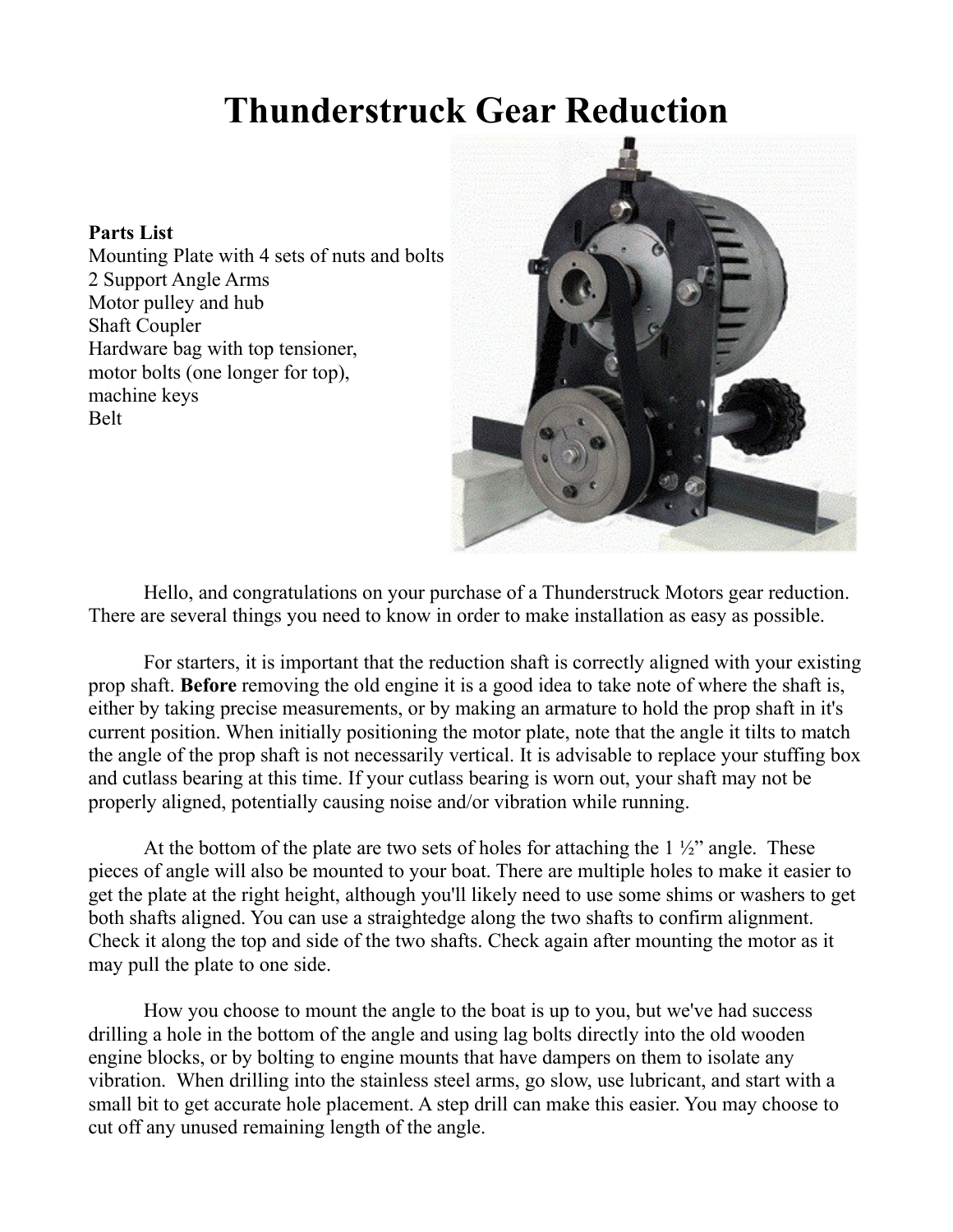At the top of the plate are two square nuts with 3/8" mounting holes. These are used to attach an additional support if necessary (not supplied) and to help get the proper angle of the plate. A simple piece of 1" wide, 1/8" thick flat steel or aluminum will likely suffice. If you can drill a hole in one end of the flar bar and a slot in the other, it will be easier to properly adjust the angle of the plate to match your drill points. After you're comfortable with how your setup looks and after any drilling or chopping has taken place, you will need to either paint the steel shaft, coupler and other steel components with a good marine grade paint to prevent rust, or lube them with a corrosion inhibitor (don't get anything on the pulley grooves that may make the belt slip). The motor plate itself and all larger nuts and bolts that we've included are stainless steel or black oxide.

 Check that **your** prop shaft can be turned by hand. To connect our shaft to your prop shaft, use the double chain sprocket coupler. This style allows for slight shaft misalignments. We've included a longer set screw that sits in the pre-drilled well on our shaft to prevent it from sliding fore and aft. It's advisable to do something similar on your prop shaft. If your shaft does not have a keyway for a machine key you may choose instead to drill a hole through the shaft and install a roll pin through both the coupler and shaft. In this case you'd remove the coupler

set screw and drill through the set screw hole into the shaft, all the way through. This option is less ideal as it can be difficult to drill through stainless steel.

After you've got the plate mounted and supported, installing the motor, pulley and belts should be pretty easy. Install the smaller hub then the pulley onto your motor shaft, making sure that it will be lined up with the lower pulley as in the photo. If your hub is difficult to fit onto the shaft, try cleaning just the inside edge of the hub with a round file. It won't go on if you've already attached it to the pulley. **Do Not** hammer the hub on. The 3 bolts will go through the **non-threaded** holes on the hub, into the pulley. The hub and bolt heads need to be pretty close to the motor face; you'll need a small open ended wrench to access the bolt heads. Note that the pulley will move a bit on the hub as it is tightened up, but does not need to compress all the way onto the hub. Tighten each bolt several times as they will loosen up as the others are tightened around it. If the 3 bolts are not tightened down enough they may shear off from the twisting force on the pulley to the hub. Once tightened the hub and pulley act as one



and there is no twisting force on the screws. The most common cause of belt slippage is misaligned pulleys.

There's usually enough room in the plate's mounting slots to allow you to first loosely bolt the motor and pulley in place and then slide the belt on and pull the motor and belt tight by hand or by wedging a shim underneath it. We've included a motor locating bolt on the top to help prevent the motor from shifting over time. This does **not** need to be very tight. Pushing on